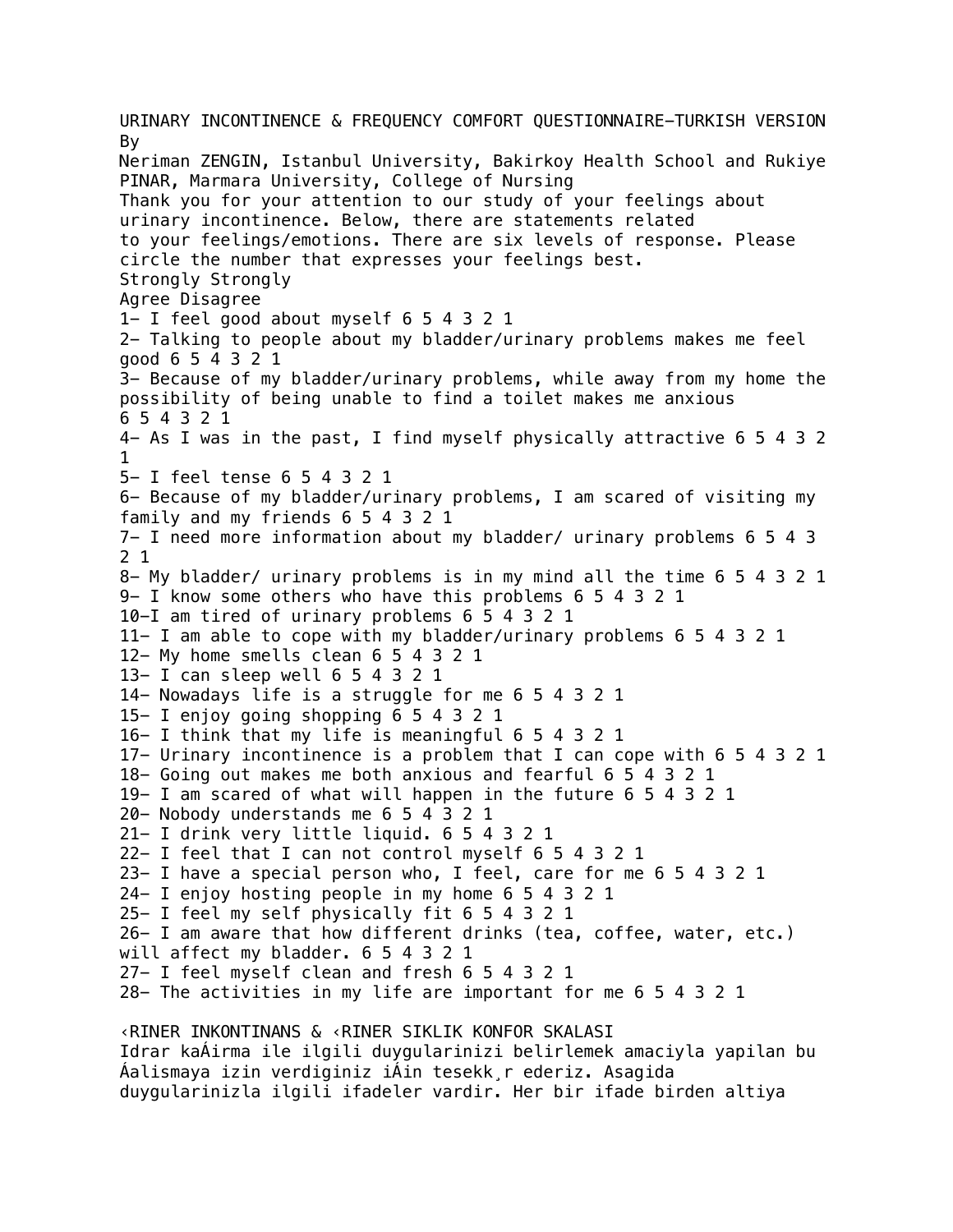kadar derecelendirilmistir, l¸tfen duygulariniza Áogunlukla uyan sayiyi daire iÁine aliniz. Kesinlikle Kesinlikle katiliyorum katilmiyorum 1- Kendimi iyi hissediyorum 6 5 4 3 2 1 2- Mesane problemlerim (idrar kaÁirma ve sik idrara Áikma) hakkinda insanlarla konusmak beni rahatlatiyor 6 5 4 3 2 1 3- Mesane problemlerim (idrar kaÁirma ve sik idrara Áikma) nedeniyle evden disariÁiktigimda tuvalet bulamama d¸s¸ncesi beni endiselendiriyor 6 5 4 3 2 1 4- Kendimi her zaman oldugu gibi fiziksel olarak Áekici buluyorum 6 5 4 3 2 1 5-Kendimi gergin hissediyorum 6 5 4 3 2 1 6- Mesane problemlerim (idrar kaÁirma ve sik idrara Áikma) nedeniyle ailemi veya arkadaslarimi ziyarete gitmekten korkuyorum 6 5 4 3 2 1 7- Mesane problemlerimle (idrar kaÁirma ve sik idrara Áikma) ilgili daha fazla bilgiye ihtiyaÁ duyuyorum 6 5 4 3 2 1 8- Mesane problemlerim (idrar kaÁirma ve sik idrara Áikma) s¸rekli beynimi mesgul ediyor 6 5 4 3 2 1 9- Mesane problemleri (idrar kaÁirma ve sik idrara Áikma) olan baskalarini da taniyorum 6 5 4 3 2 1 10- Mesane problemlerimden (idrar kaÁirma ve sik idrara Áikma) biktim -usandim 6 5 4 3 2 1 11- Mesane problemlerimle (idrar kaÁirma ve sik idrara Áikma) basa Áikabiliyorum 6 5 4 3 2 1 12- Evim temiz kokuyor 6 5 4 3 2 1 13- Iyi uyuyabiliyorum 6 5 4 3 2 1 14- Su siralarda hayatim benim iÁin m¸cadele dolu 6 5 4 3 2 1 15- Alisverise gitmekten hoslaniyorum 6 5 4 3 2 1 16- Hayatimda bir Áok seyi anlamli buluyorum 6 5 4 3 2 1 17- Idrar kaÁirma basa Áikabilecegim bir sorun 6 5 4 3 2 1 18- Evden disariya Áikmak beni hem endiselendiriyor, hem de korkutuyor 6 5 4 3 2 1 19- Gelecekte olacaklardan (neler olacagindan) korkuyorum 6 5 4 3 2 1 20- Beni hiÁ kimse anlamiyor 6 5 4 3 2 1 21- «ok az sivi iÁiyorum 6 5 4 3 2 1 22- Kendimi kontrol edemedigimi hissediyorum 6 5 4 3 2 1 23- Bana ilgilenildigim duygusu veren ˆzel biri var 6 5 4 3 2 1 24- Evimde misafir agirlamaktan zevk aliyorum 6 5 4 3 2 1 25- Fiziksel olarak kendimi formda hissediyorum 6 5 4 3 2 1 26- Farkli iÁeceklerin (Áay, kahve, su vb.) mesanemi nasil etkileyecegini biliyorum 6 5 4 3 2 1 27- Kendimi temiz ve ferah hissediyorum 6 5 4 3 2 1 28- Yasamimdaki aktiviteler benim iÁin ˆnemli 6 5 4 3 2 1